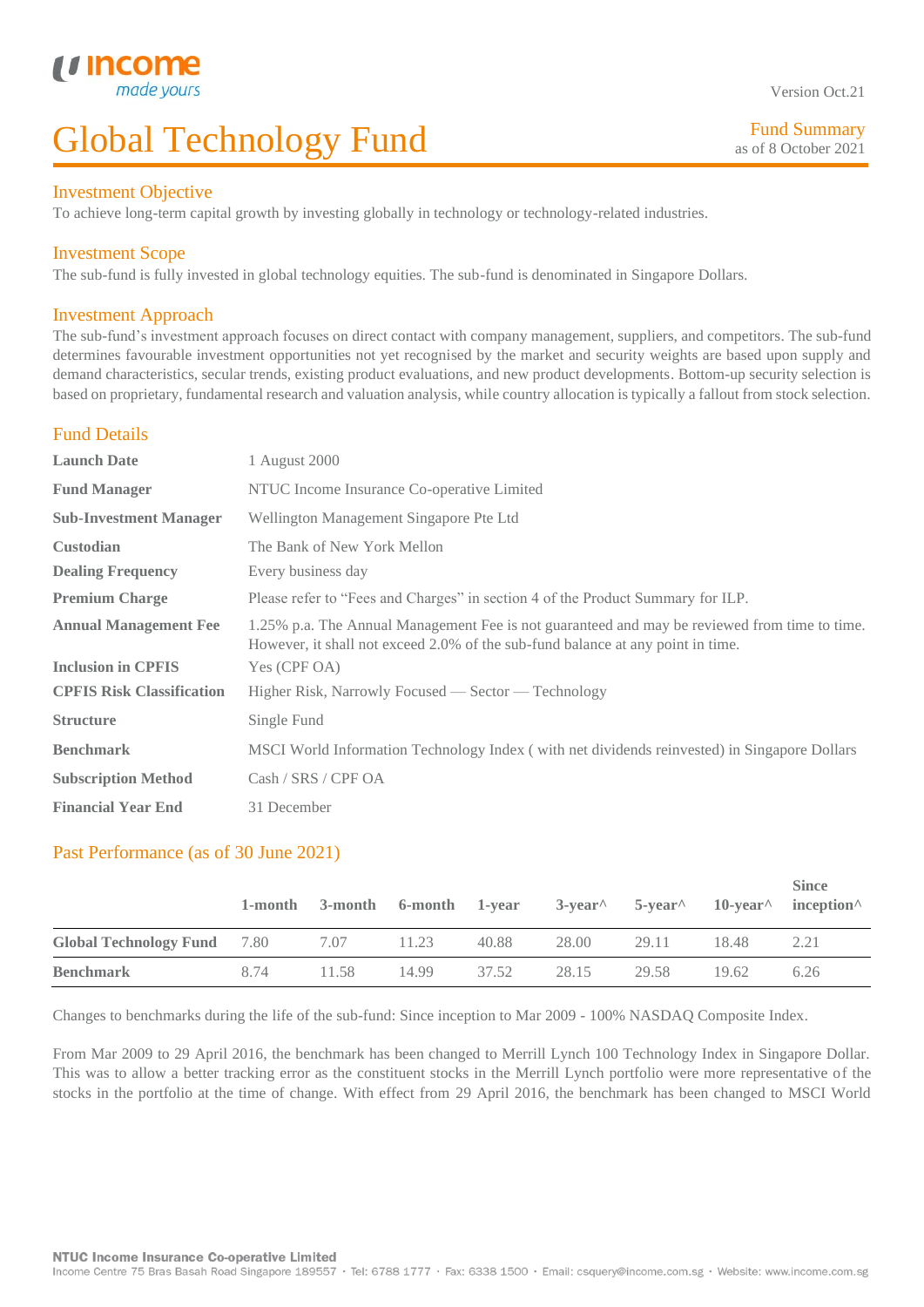Fund Summary as of 8 October 2021

Information Technology Index in Singapore Dollars unhedged, as it is more diversified and reflective of the broad technology sector compared to the previous benchmark. It is also widely used by a large number of funds in the technology sector.

The returns are calculated using bid-to-bid prices, in Singapore Dollar terms, with dividends and distributions reinvested. Source: Bloomberg and Factset, as of end June 2021.

^Returns above one year are annualised. Past performance is not indicative of future performance. Fees & charges payable through deduction of premium or cancellation of units are excluded from this calculation.

# Fund Manager

L

NTUC Income Insurance Co-operative Limited is the Investment Manager of the sub-fund. Wellington Management Singapore Pte Ltd is the Sub-Investment Manager of the sub-fund.

#### **NTUC Income Insurance Co-operative Limited (Income)**

Income was established in 1970 to make essential insurance accessible to all Singaporeans. Today, Income is the leading composite insurer in Singapore offering life, health and general insurance. Our wide network of financial advisers and partners provide valueadded financial advisory that complements today's digital-first landscape, offering insurance products and services that serve the protection, savings and investment needs of customers at different stages and across all segments of society.

As of 31 December 2020, Income had S\$45.91 billion in assets under management. Our financial strength and diversified investment portfolio are reflected by our strong credit ratings and predicated on our core investment philosophy of value, prudence and discipline.

#### **Wellington Management Singapore Pte Ltd (WMS)\***

WMS is an affiliate of Wellington Management Company LLP (WMS, Wellington Management Company LLP and the other affiliates of Wellington Management Company LLP are collectively referred to as WMC). With US\$1.29 trillion in assets under management, WMC serves as an investment adviser to over 2,300 clients located in more than 60 countries, as of 31 December 2020. WMC's singular focus is investments — from global equities and fixed income to currencies and commodities. WMC describes themselves as a community of teams that create solutions designed to respond to specific client needs. WMC's most distinctive strength is their proprietary, independent research, which is shared across all areas of the organization and used only for managing clients' portfolios. Tracing its roots to the founding of Wellington Fund in 1928, the firm has offices in Boston, Massachusetts; Chicago, Illinois; Radnor, Pennsylvania; San Francisco, California; Toronto, Canada; Frankfurt; Hong Kong; London; Milan; Shanghai; Singapore; Sydney; Tokyo; Luxembourg and Zurich.

\*With effect from 29 April 2016, WMS has replaced Trust Company of the West (TCW) Asset Management Company as the Sub-Investment Manager of the Global Technology Fund.

#### Risks

#### **Key Risks**

Income's ILP sub-funds are intended for long-term investment, it is not suited for any short-term speculation. You should not expect to obtain any short-term gains from investing in Income's ILP sub-funds. It is important that your investment suit your risk appetite. You may wish to consult your financial adviser before investing in any ILP sub-fund.

The securities and instruments in which the sub-fund may invest are subject to market fluctuations and other risks inherent in such investments and there can be no assurance that any appreciation in value will occur.

You should be aware that past performance is not indicative of future performance. The value of the units may rise or fall as the performance of the sub-fund changes.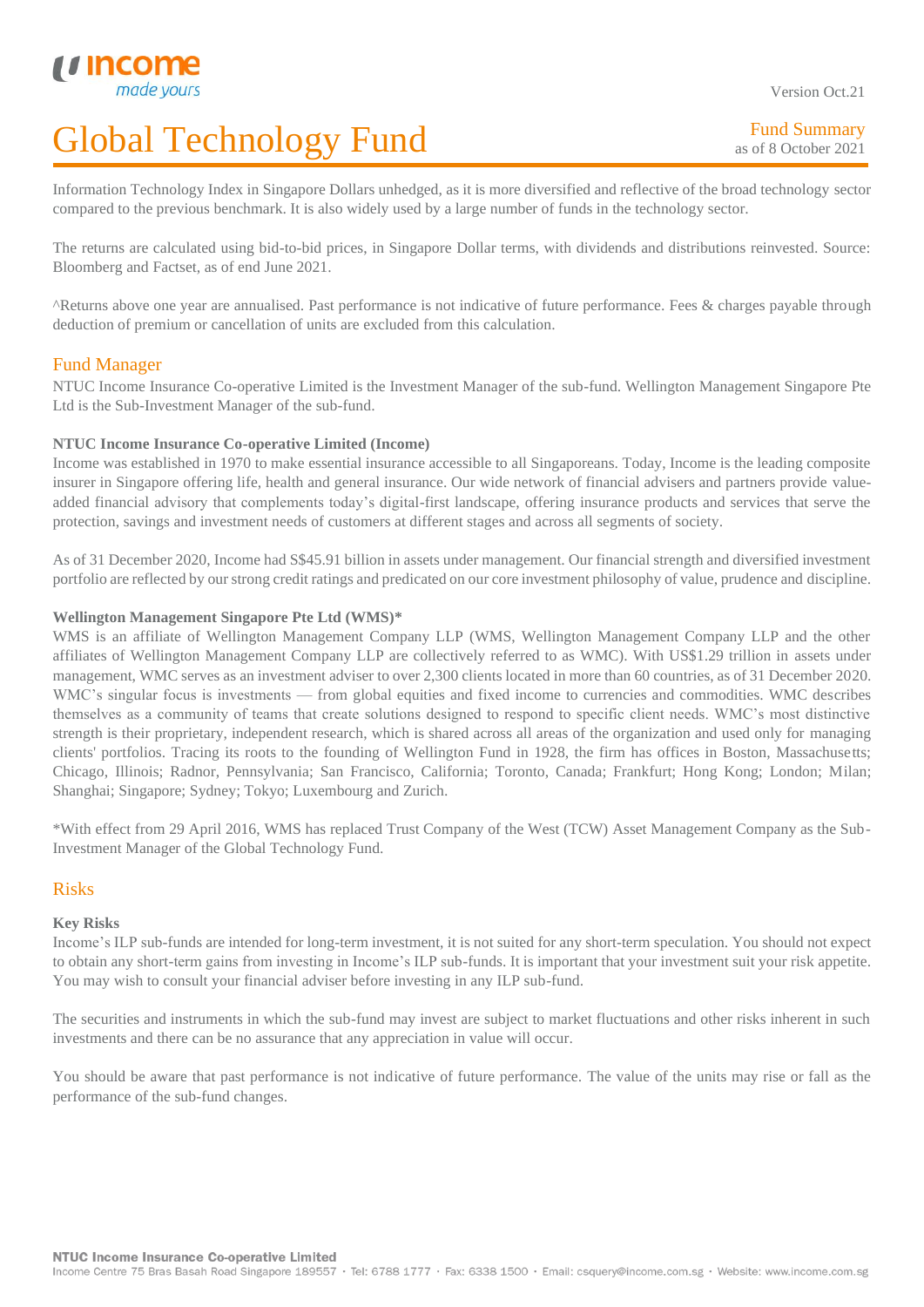The risk factors may cause you to lose some or all of your investments. A description of the major risks is provided below. This is not an exhaustive list of risks.

#### **Market and Credit Risks**

L

You are exposed to market risks. Prices of the securities held by the sub-fund may go up or down, sometimes rapidly or unpredictably. Securities may decline in value due to factors affecting securities markets generally or particular industries.

You are exposed to currency risks. Changes in exchange rates between currencies or the conversion from one currency to another may cause the value of a sub-fund's investments to diminish or increase. Currency exchange rates may fluctuate significantly over short periods of time.

You are exposed to greater market risks as this is an equity fund. Historically, equities have greater volatility than bonds and other fixed income securities. The sub-fund's valuation and the price at which you can exit may correspondingly fluctuate more strongly on a day-to-day basis compared to sub-funds investing in bonds and other fixed income securities.

#### **Liquidity Risks**

You are exposed to liquidity risks. There is no secondary market for the sub-fund. All redemption requests should be made to the Manager.

#### **Product-Specific Risks**

You are exposed to derivatives risks. The sub-fund may invest in derivatives instruments including futures, options, forwards, swaps or credit derivatives for purposes of hedging and/or efficient portfolio management. Derivatives involve risks different from, and, in some cases, greater than, the risks presented by more traditional securities investments. The usage of derivatives may negatively impact the value of the sub-fund.

The global exposure of the sub-fund to financial derivatives or embedded financial derivatives will be calculated using the commitment approach and in accordance with provisions of the Code on Collective Investment Schemes. The Manager will ensure that the risk management and compliance procedures are adequate and have been or will be implemented and that it has the necessary expertise to manage the risks relating to the use of financial derivatives.

You are exposed to risks of investing in a single sector. The sub-fund is fully invested in global technology equities. A single sector sub-fund may be subjected to higher risk as it is less diversified than a global portfolio.

# Expense and Turnover Ratio

|                        |       | <b>Expense Ratio</b> Turnover Ratio |
|------------------------|-------|-------------------------------------|
| As of 31 December 2020 | 1.31% | 136.93%                             |
| As of 31 December 2019 | 1.32% | 176.68%                             |

Expense ratio does not include (where applicable) charges for insurance coverage, brokerage and other transaction costs, performance fee, foreign exchange gains or losses, front or back end loads arising from the purchase or sale of collective investment schemes and tax deducted at source or arising out of income received.

#### Soft Dollar Commission or Arrangement

The Manager and Sub-Investment Manager do not retain for its own account cash or commission rebates arising out of transactions executed in or outside Singapore. The Manager and Sub-Investment Manager also do not receive soft dollars for the sub-fund.